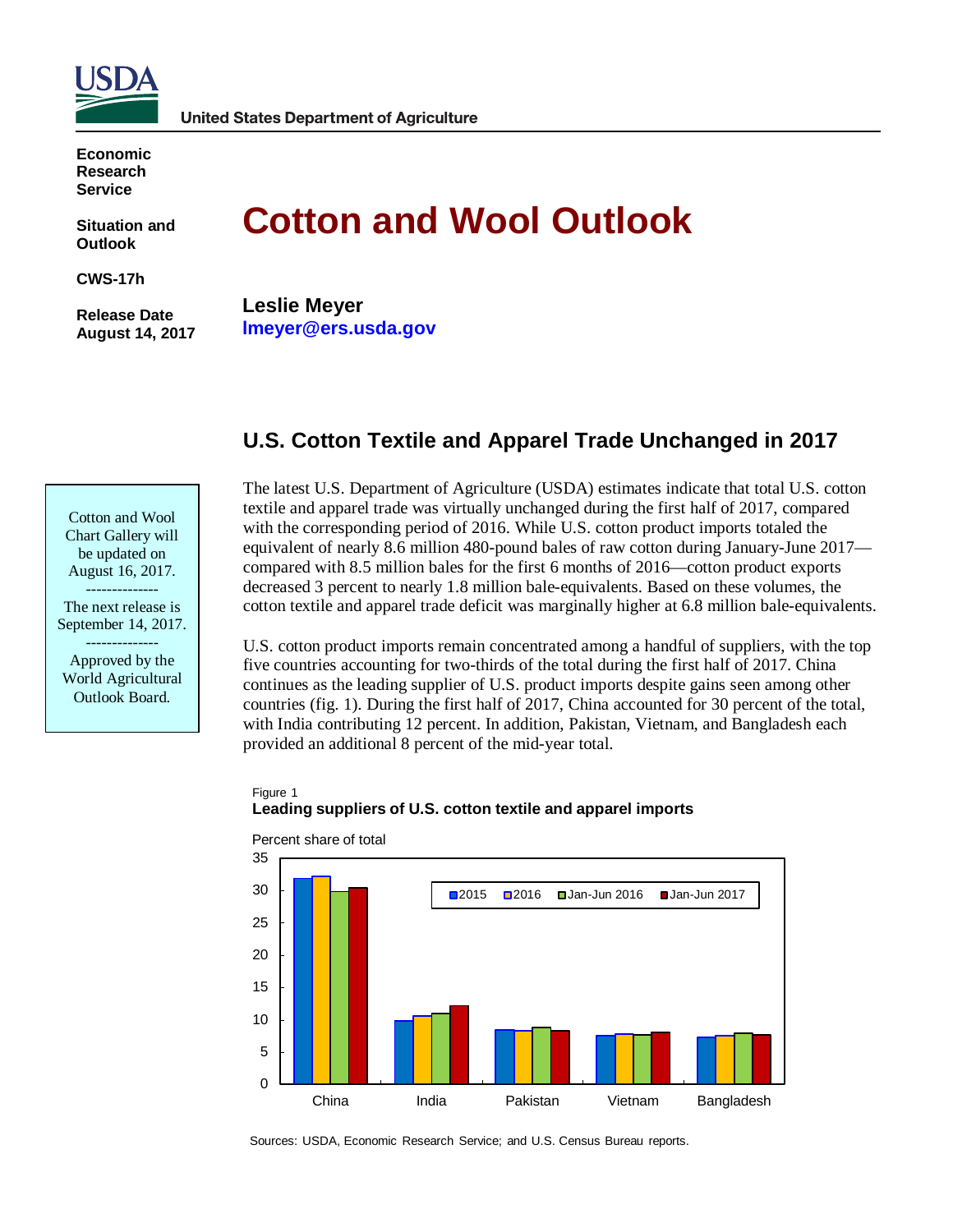# **Domestic Outlook**

# *2017 U.S. Cotton Production Forecast Higher in August*

According to USDA's first survey-based forecast of the 2017 crop, U.S. cotton production is estimated at 20.5 million bales, compared with July's projection of 19 million bales and last season's final estimate of nearly 17.2 million bales. The 2017 production increase of approximately 3.4 million bales is the result of higher area and yield estimates compared with 2016.

Based on the August forecast, total cotton planted area in 2017 is estimated at nearly 12.1 million acres, the same as indicated in the June *Acreage* report but 2 million acres (20 percent) above 2016. Harvested area is projected at 11.1 million acres this season, implying an abandonment rate of 8 percent, which is slightly above the reported 5.5 percent in 2016. The U.S. yield is forecast at 892 pounds per harvested acre this season, about 3 percent above 2016 and matching the record of 2012.

Upland cotton production in 2017 is projected at nearly 19.8 million bales, about 3.2 million bales above 2016. During the past 20 years, the August upland production forecast was above the final estimate 12 times and below it 8 times. Past differences between the August forecast and the final production estimates indicate that chances are two out of three for the 2017 upland crop to range between 18.3 and 21.2 million bales.

Compared with 2016, U.S. upland production is expected higher in each Cotton Belt region in 2017 (fig. 2). Based on the August estimates, the 2017 Southwest crop is projected to reach a record 9.6 million bales, nearly 850,000 bales above 2016. Higher area in 2017 is responsible for the estimated output, as yield is slightly below the previous season. Abandonment is forecast at 13 percent for the region in 2017, above the previous 2 seasons but below the 5-year average. Yield is projected at 745 pounds per harvested acre, the third highest on record.

#### Figure 2 U.S. regional upland cotton production



Source: USDA, Crop Production reports.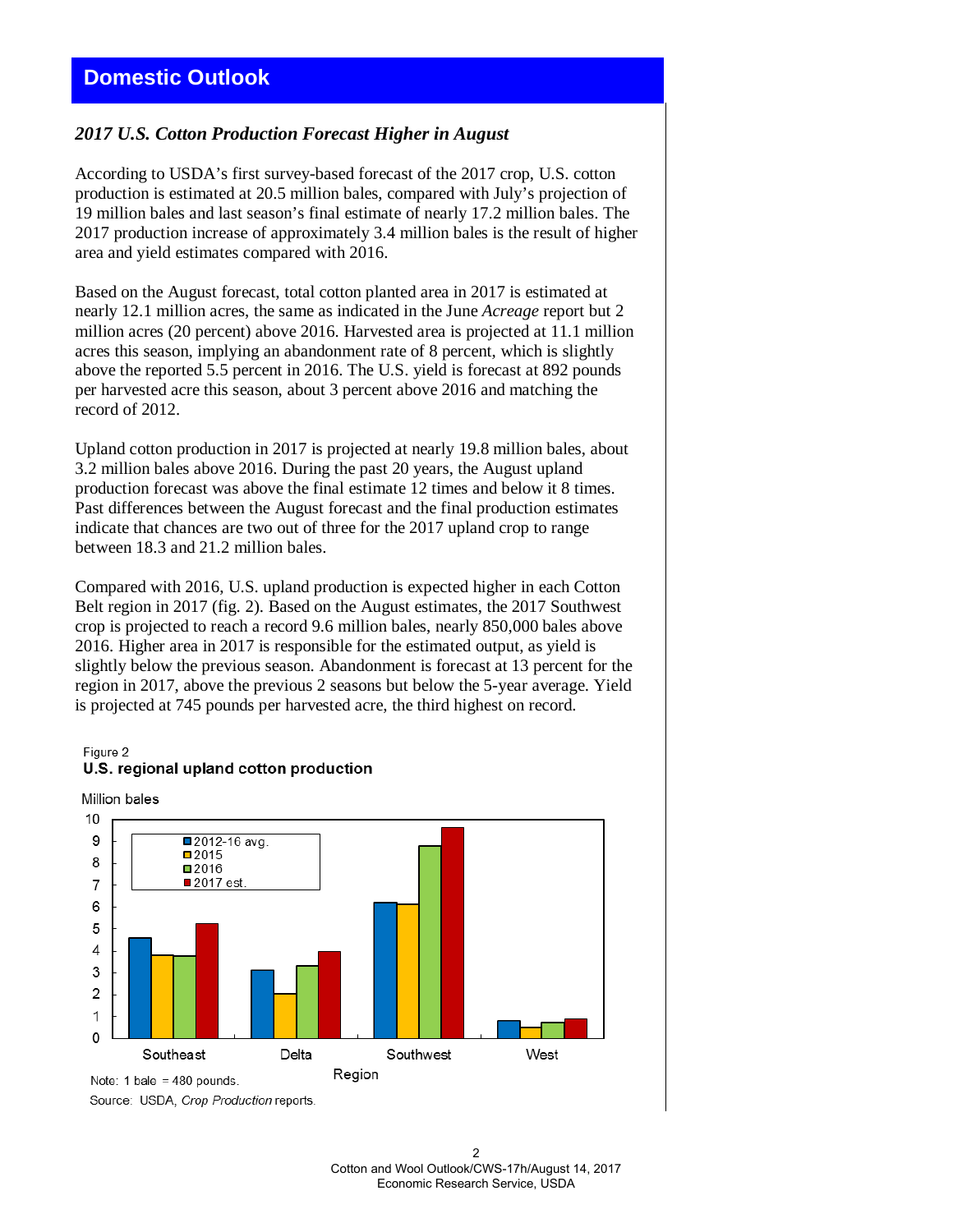In the Southeast, 2017 production is projected to reach 5.2 million bales or nearly 27 percent of the U.S. cotton crop. While area in the region is expected above the 5-year average, production and yield are forecast at 5-year highs. The Delta crop is forecast to reach 4 million bales this season—the largest production since 2012 and accounts for 20 percent of U.S. cotton production. Area increased for the second consecutive season in the Delta, and the yield is expected to surpass the 5 year average and reach 1,077 pounds per harvested acre.

For the West, upland production is forecast at 905,000 bales in 2017, 200,000 bales above last season and the largest crop in 5 years. An area increase this season more than offsets a yield estimate (1,503 pounds per harvested acre) that is slightly below average. Likewise, extra-long staple (ELS) cotton production grown primarily in the West—is expected to expand in 2017, reaching 770,000 bales and the highest since 2012. Planted area and yield are projected to increase this season to 252,000 acres and 1,495 pounds per harvested acre, respectively.

U.S. cotton crop development is behind last season and the 5-year average. As of August 6, 58 percent of the cotton area was setting bolls, compared with 68 percent for both 2016 and the 2012-16 average. A number of States—including Alabama, California, Georgia, and Texas—are contributing to the late development this season, while Missouri and Tennessee are considerably ahead of their respective averages. Meanwhile, 2017 U.S. cotton crop conditions are above those for 2016 but slightly below the 2015 level (fig. 3). As of August 6, 57 percent of the crop area was rated "good" or "excellent," compared with 48 percent last year, while 14 percent was rated "poor" or "very poor," compared with 16 percent a year earlier. The recent increase in U.S. crop conditions was largely attributable to improvements reported in Texas and the Southeastern States.

# Figure 3 U.S. cotton crop conditions



Source: USDA, Crop Progress reports.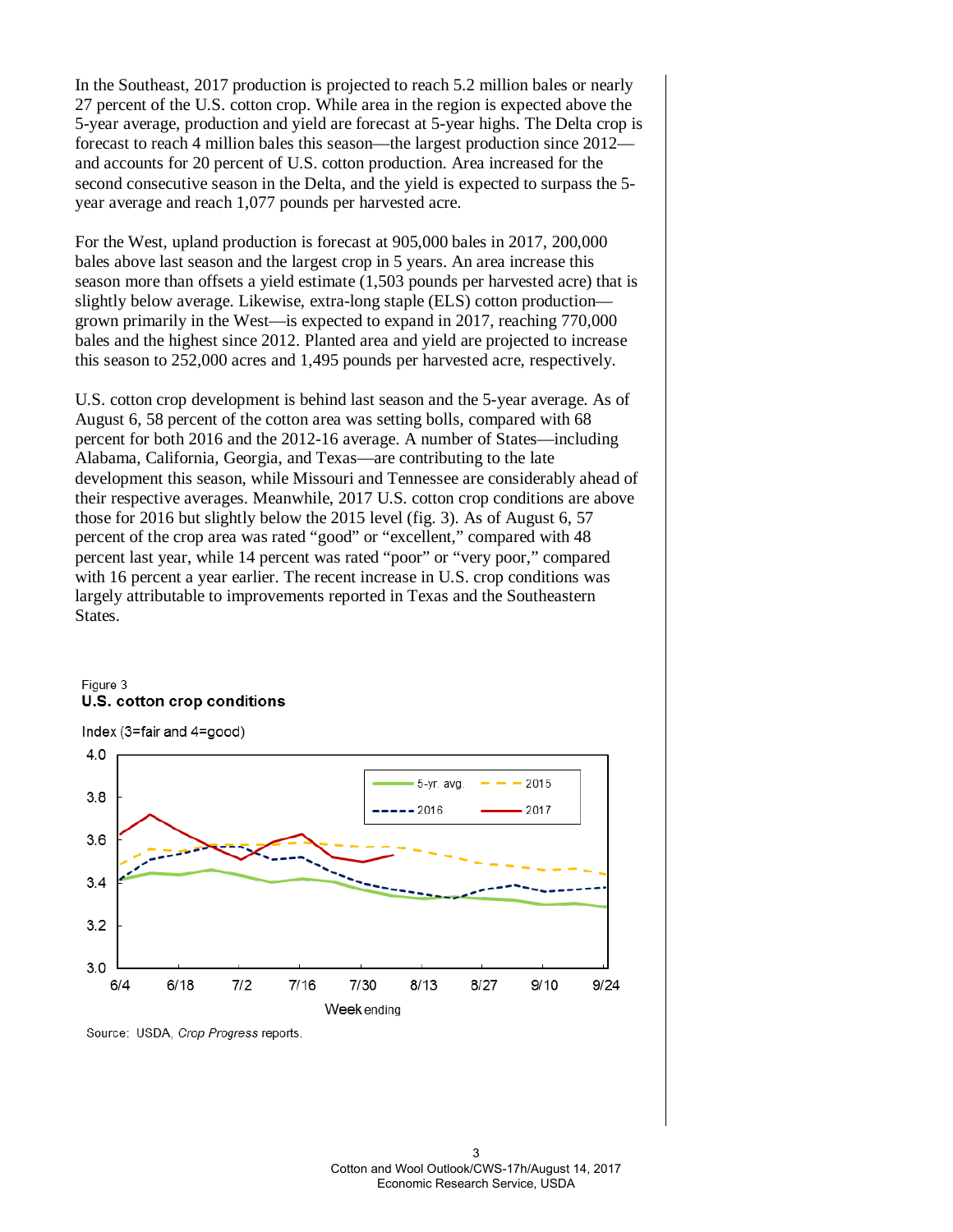# *U.S. Cotton Demand and Stocks Revised in August*

U.S. cotton demand for 2017/18 and 2016/17 were revised this month based on recently released data. For 2017/18, demand is projected at 17.55 million bales, nearly 4 percent above the July forecast but 3 percent below the adjusted 2016/17 demand of nearly 18.2 million bales. Larger supplies from a higher August production forecast provide an opportunity for U.S. cotton shipments in 2017/18; however, expanded production around the world this season will likely provide increased competition.

For 2017/18, U.S. cotton exports are forecast at 14.2 million bales, 700,000 bales above last month's forecast but 700,000 bales below the revised 2016/17 export estimate. Final marketing year data for 2016/17 was reported in USDA's *U.S. Export Sales* report on August 10. Consequently, the 2017/18 U.S. share of global trade is forecast to decline from 2016/17's 40 percent to about 38.5 percent this season, but will remain above the 5-year average of 30 percent. Meanwhile, U.S. cotton mill use was reduced 50,000 bales each for 2016/17 and 2017/18 to 3.25 and 3.35 million bales, respectively, as U.S. mill activity continues at a historically low level.

With U.S. cotton production projected to exceed demand in 2017/18, ending stocks are forecast to rise considerably this season to 5.8 million bales, compared with 2016/17's estimate of 2.8 million bales. As a result, this season's stocks-touse ratio is expected to more than double to 33 percent, the highest since 2008/09 when the ratio approached 38 percent. As of August, the 2017/18 upland farm price is forecast to range between 55 and 67 cents per pound. The midpoint of 61 cents per pound is 7 cents below the 2016/17 estimate but near the 2015/16 price.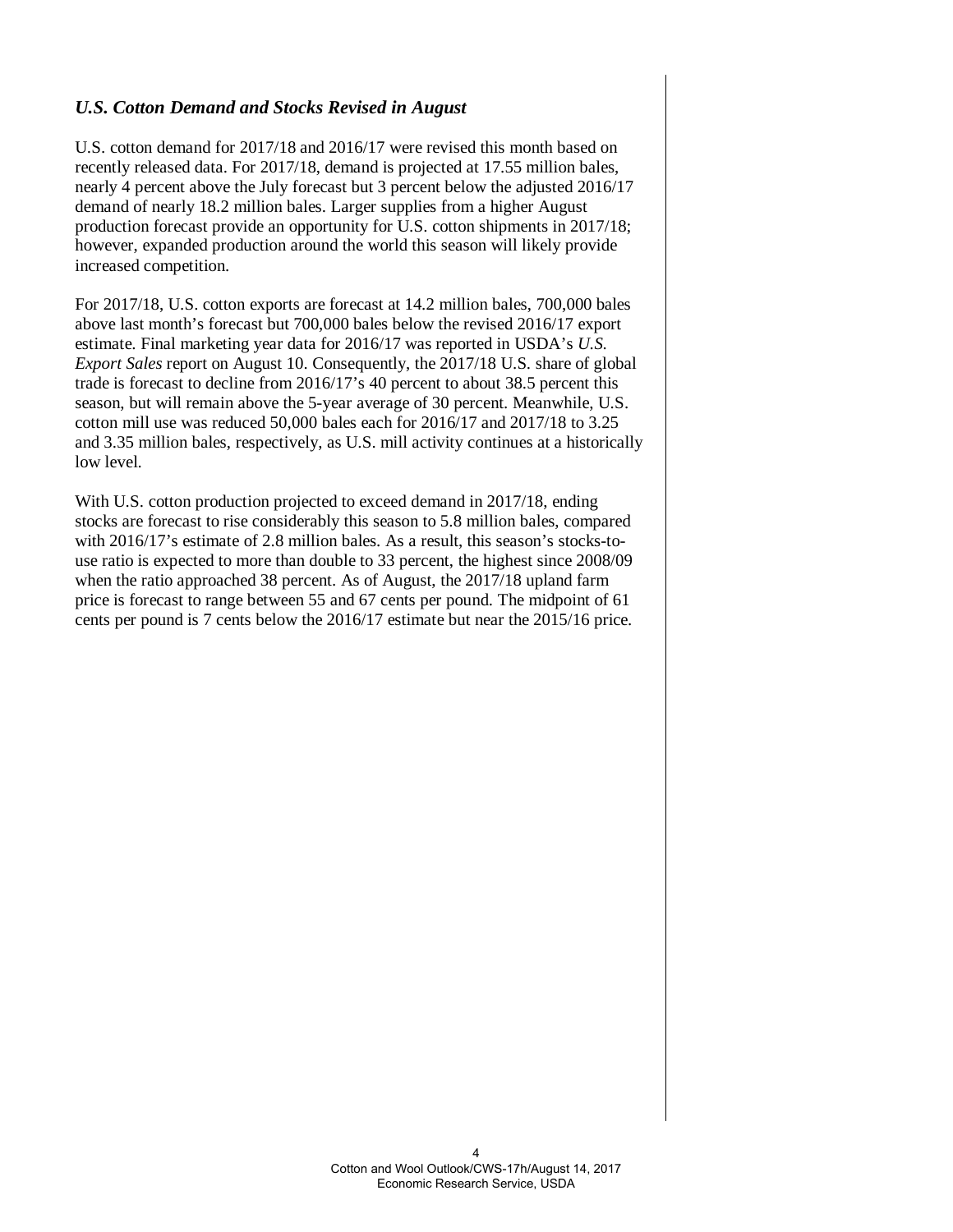# *Global Cotton Production and Consumption Forecast Similar*

World cotton production in 2017/18 is projected at 117.3 million bales, 10 percent (10.8 million bales) above 2016/17. Meanwhile, global cotton consumption is forecast at a similar level (fig. 4). Most cotton-producing countries are contributing to the increase for 2017/18, with the largest gains seen in the United States, India, and China. Globally, price incentives favored cotton in 2017/18, and area harvested is forecast to approach 32.5 million hectares (80.2 million acres), the highest in 3 years. However, the cotton yield is forecast to remain near the 2016/17 level; the world yield for 2017/18 is projected at 787 kilograms per hectare (702 pounds per acre).

For India, the cotton crop is projected at 29.0 million bales in 2017/18, 2 million bales (7 percent) above a year ago and the highest in 3 years. With a yield expected lower near the 5-year average (527 kilograms per hectare), the 2017 crop is bolstered by a rebound in area to 12.0 million hectares, 14 percent above 2016/17. In China, cotton production is projected at 24.5 million bales in 2017/18, about 8 percent above a year ago as area devoted to cotton rises a similar percentage. Area harvested is projected at 3.1 million hectares, with nearly 70 percent of the cotton now located in the high-yielding Xinjiang region. With a national yield forecast at 1,707 kilograms per hectare—near the 2016/17 record— China's cotton production is expected to rise for consecutive seasons from 2015/16's recent low of 22.0 million bales.

Cotton production in Pakistan is forecast to rebound to nearly 9.2 million bales in 2017/18 after 2 years of production that averaged only about 7.4 million bales. Area rebounded to 2.8 million hectares this season while the yield is also expected to rise to 711 kilograms per hectare, the highest in 3 years. Brazil's production increase is forecast to be more modest, expanding 3 percent to 7.0 million bales as area reaches 1.0 million hectares in 2017/18 but yields retreat 4 percent.

# Figure 4 Global cotton production and consumption



Million bales

Source: USDA, World Agricultural Supply and Demand Estimates reports.

Note: 1 bale =  $480$  pounds.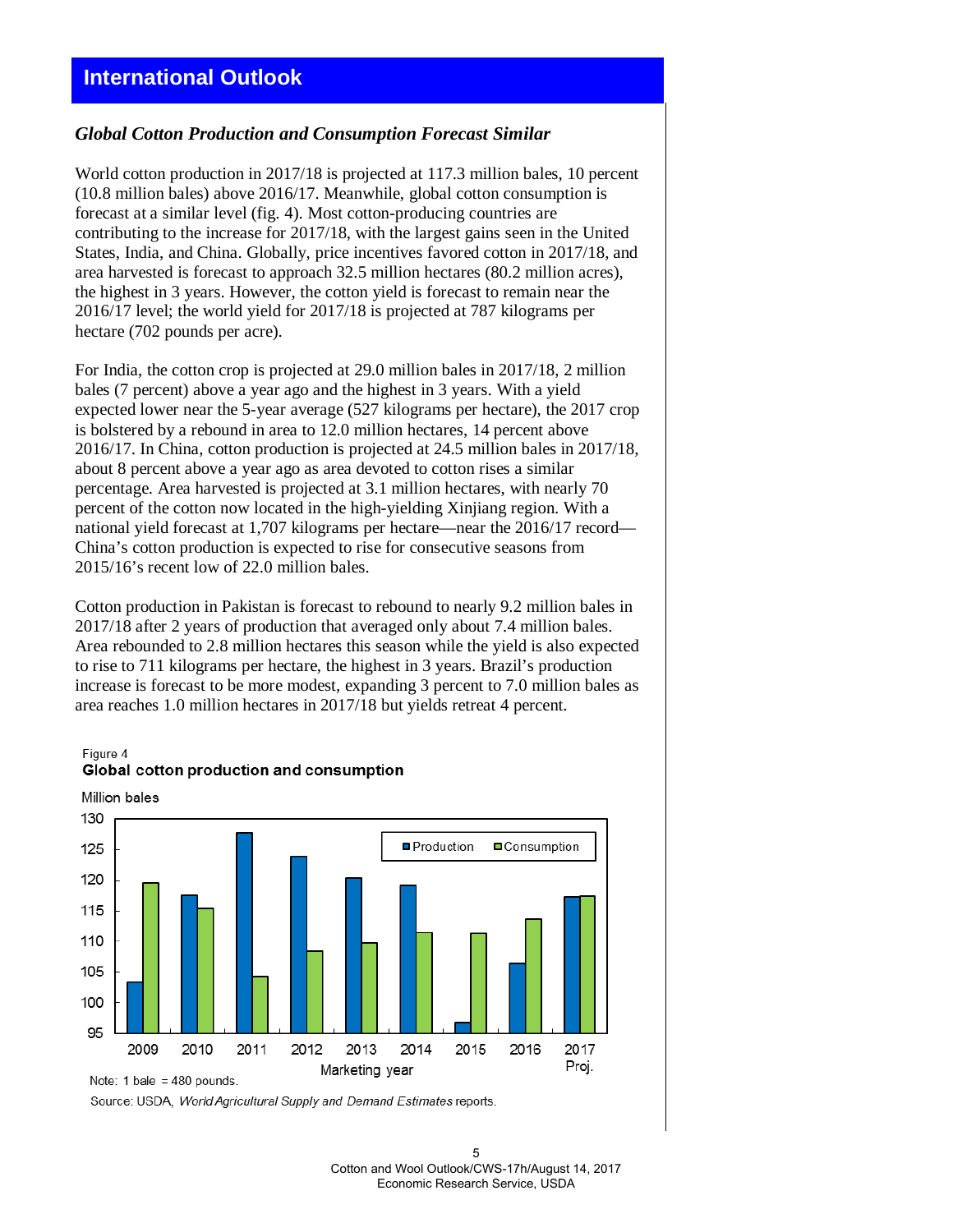Global cotton consumption in 2017/18 is projected at 117.4 million bales or 3 percent above a year ago. Cotton consumption has generally expanded over the past 5 years, with the projected growth in 2017/18 to be the largest since mill use rose 4 percent in 2012/13; in addition, cotton mill use would be the highest since 2009/10's 119.5 million bales.

Cotton consumption in China is forecast at 38.5 million bales in 2017/18, up from 37.5 million bales a year ago, as cotton product exports—particularly to the United States—remain an important part of China's economy. Domestic raw cotton supplies available to mills have been boosted by China's State Reserve sales. Since early March, sales have amounted to more than 10 million bales of cotton, and sales are expected to continue through September, which will likely support the higher mill use. As a result, cotton yarn imports by China are not expected to increase in 2017/18.

India's cotton mill use is also expected to increase 1 million bales to 24.5 million bales in 2017/18, as domestic supplies are more plentiful, and as yarn production rebounds from a dip the year before. Modest cotton consumption increases are forecast for Pakistan and Turkey in 2017/18, with mill use rebounding to 10.6 and 6.6 million bales, respectively. Cotton consumption is also projected to continue to reach record levels in Bangladesh and Vietnam in 2017/18, where the textile industry has expanded in recent years; mill use is forecast at 6.9 million bales in Bangladesh and 5.9 million bales in Vietnam in 2017/18.

# *World Trade Marginally Lower in 2017/18*

Global cotton trade is forecast at 37.2 million bales in 2017/18, slightly below the 37.4 million bales estimated for 2016/17. China's 2017/18 import expectations remain unchanged from the year before at 5 million bales, but gains in Bangladesh and Vietnam are offset by reductions in India, Pakistan, and Turkey. With the increased production projections for all the major producing countries in 2017/18, export competition is expected to be keen, with exports by the United States experiencing the largest decline. In addition, cotton exports are projected to decline in India, but expand for Brazil, Australia, and Uzbekistan.

# *Global Cotton Ending Stocks Flat in 2017/18*

World cotton ending stocks for 2017/18 are projected to remain similar to those for the 2016/17 season, levels not seen since 2011/12. Stocks are forecast at 90.1 million bales at season's end, compared with 90.0 million bales in 2016/17; stocks were at a record 111.8 million bales in 2014/15. Despite 2017/18 global stocks nearly unchanged from the year before, differences among the individual countries are significant. For example, China's stocks are forecast to decline more than 9 million bales in 2017/18, as sales from the State Reserves reduce stocks there to their lowest level in 6 years. On the other hand, stocks in most other countries are likely to increase this season. In addition to the United States, cotton stocks are forecast to rise in India (+1.5 million bales), Brazil (+0.8 million bales), and Pakistan (+0.4 million bales).

With China's considerable stock decline in 2017/18 and gains for other countries, China's share of global ending stocks is projected to decrease significantly (fig. 5). For 2017/18, China's share is forecast at about 44 percent, well below the recent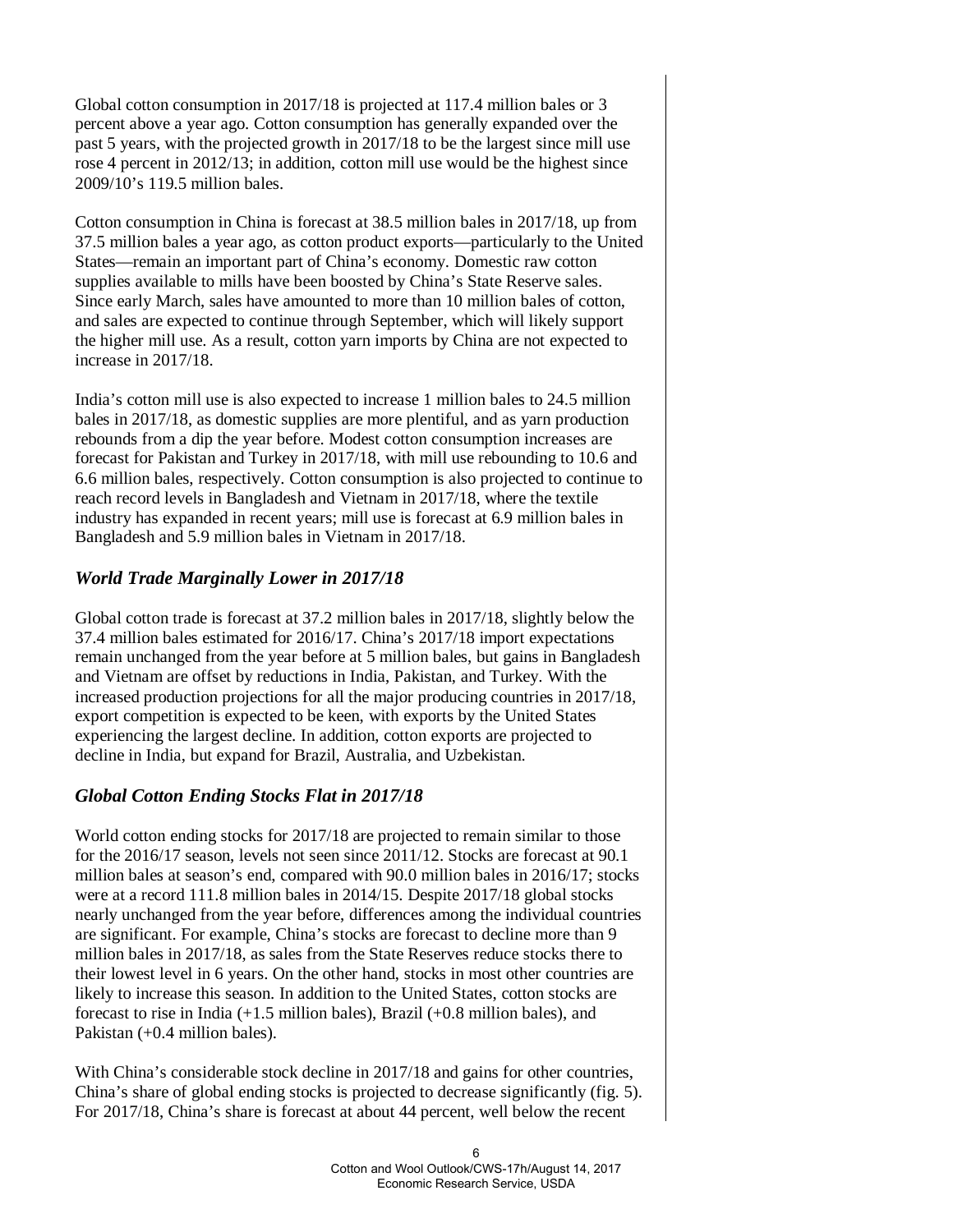levels and the lowest since 2011/12. Meanwhile, the shares for the United States, India, and the rest of the world are expected to rise in 2017/18; India's share is projected at 16 percent while the United States' share is 6 percent. However, with total global ending stocks approximately unchanged and consumption expanding in 2017/18, the world ending stocks-to-use ratio is forecast to be slightly lower than a year ago. Based on the latest projections, the stocks-to-use ratio of 77 percent for 2017/18 would be the lowest since 2011/12.





Source: USDA, World Agricultural Supply and Demand Estimates reports.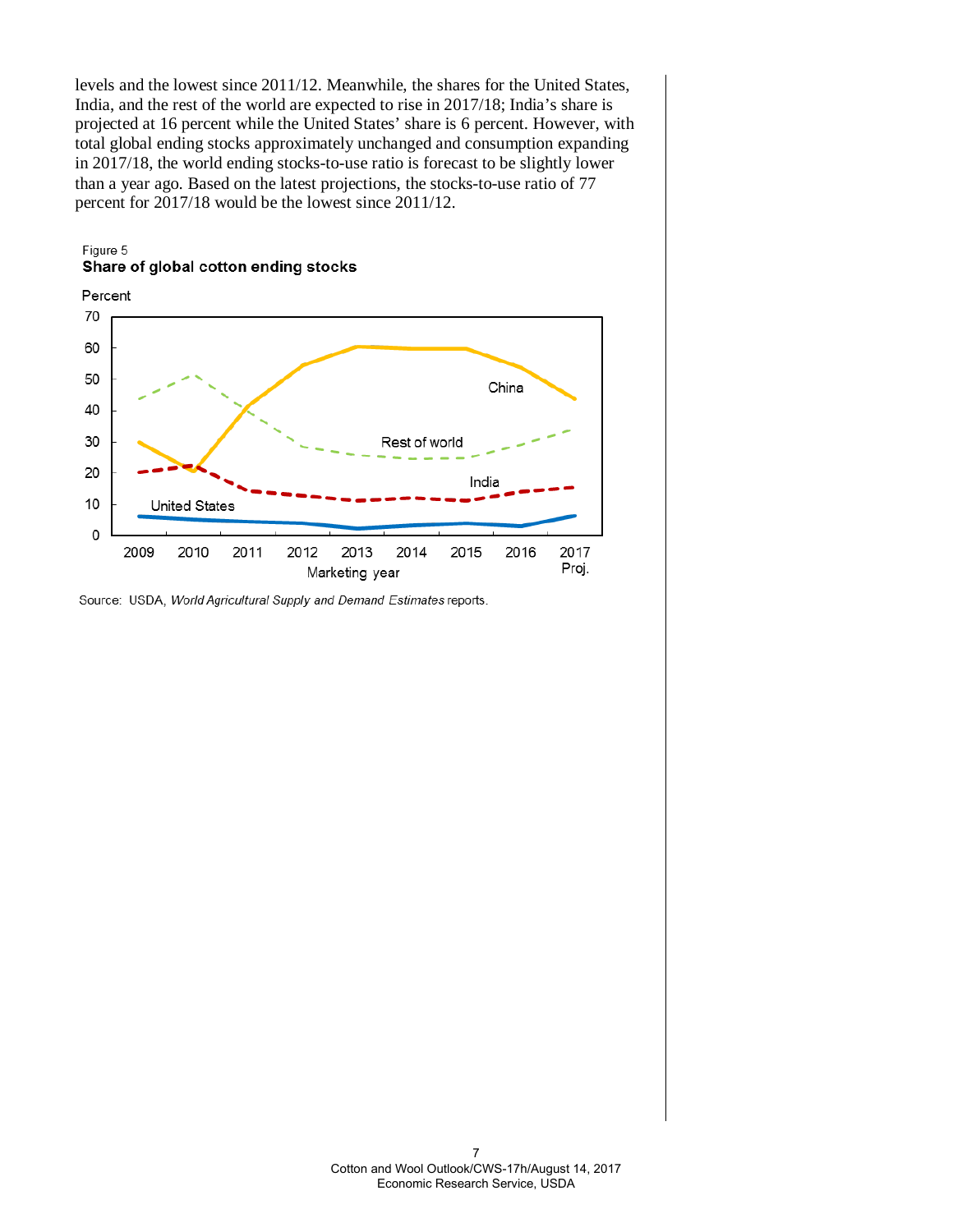# **Contacts and Links**

### **Contact Information**

Leslie Meyer (202) 694-5307 lmeyer@ers.usda.gov Carolyn Liggon (web publishing) (202) 694-5056 cvliggon@ers.usda.gov

# **Subscription Information**

Subscribe to ERS e-mail notification service at

[http://www.ers.usda.gov/subscribe-to-ers-e-newsletters.aspx t](http://www.ers.usda.gov/subscribe-to-ers-e-newsletters.aspx)o receive timely notification of newsletter availability.

# *Data*

.

[Cotton and Wool](https://www.ers.usda.gov/data-products/cotton-and-wool-chart-gallery/) Chart Gallery

 [Cotton, Wool, and Textile Data](https://www.ers.usda.gov/data-products/cotton-wool-and-textile-data/)

# *Related Websites*

<http://usda.mannlib.cornell.edu/MannUsda/viewDocumentInfo.do?documentID=1194>

<http://www.ers.usda.gov/topics/crops/cotton-wool.aspx>

<http://usda.mannlib.cornell.edu/MannUsda/viewDocumentInfo.do?documentID=1281>

The U.S. Department of Agriculture (USDA) prohibits discrimination in all its programs and activities on the basis of race, color, national origin, age, disability, and where applicable, sex, marital status, familial status, parental status, religion, sexual orientation, genetic information, political beliefs, reprisal, or because all or a part of an individual's income is derived from any public assistance program. (Not all prohibited bases apply to all programs.) Persons with disabilities who require alternative means for communication of program information (Braille, large print, audiotape, etc.) should contact USDA's TARGET Center at (202) 720-2600 (voice and TDD). To file a complaint of discrimination, write to USDA, Director, Office of Civil Rights, 1400 Independence Avenue, SW, Washington, DC 20250-9410 or call (800) 795-3272 (voice) or (202) 720-6382 (TDD). USDA is an equal opportunity provider and employer.

# **E-mail Notification**

Readers of ERS outlook reports have two ways they can receive an e-mail notice about release of reports and associated data.

• Receive timely notification (soon) after the report is posted on the web) via USDA's Economics, Statistics, and Market Information System (which is housed at Cornell University's Mann Library). Go to [http://usda.mannlib.cornell.edu/Mann](http://usda.mannlib.cornell.edu/MannUsda/aboutEmailService.do) [Usda/aboutEmailService.do a](http://usda.mannlib.cornell.edu/MannUsda/aboutEmailService.do)nd follow the instructions to receive e-mail notices about ERS, Agricultural Marketing Service, National Agricultural Statistics Service, and World Agricultural Outlook Board products.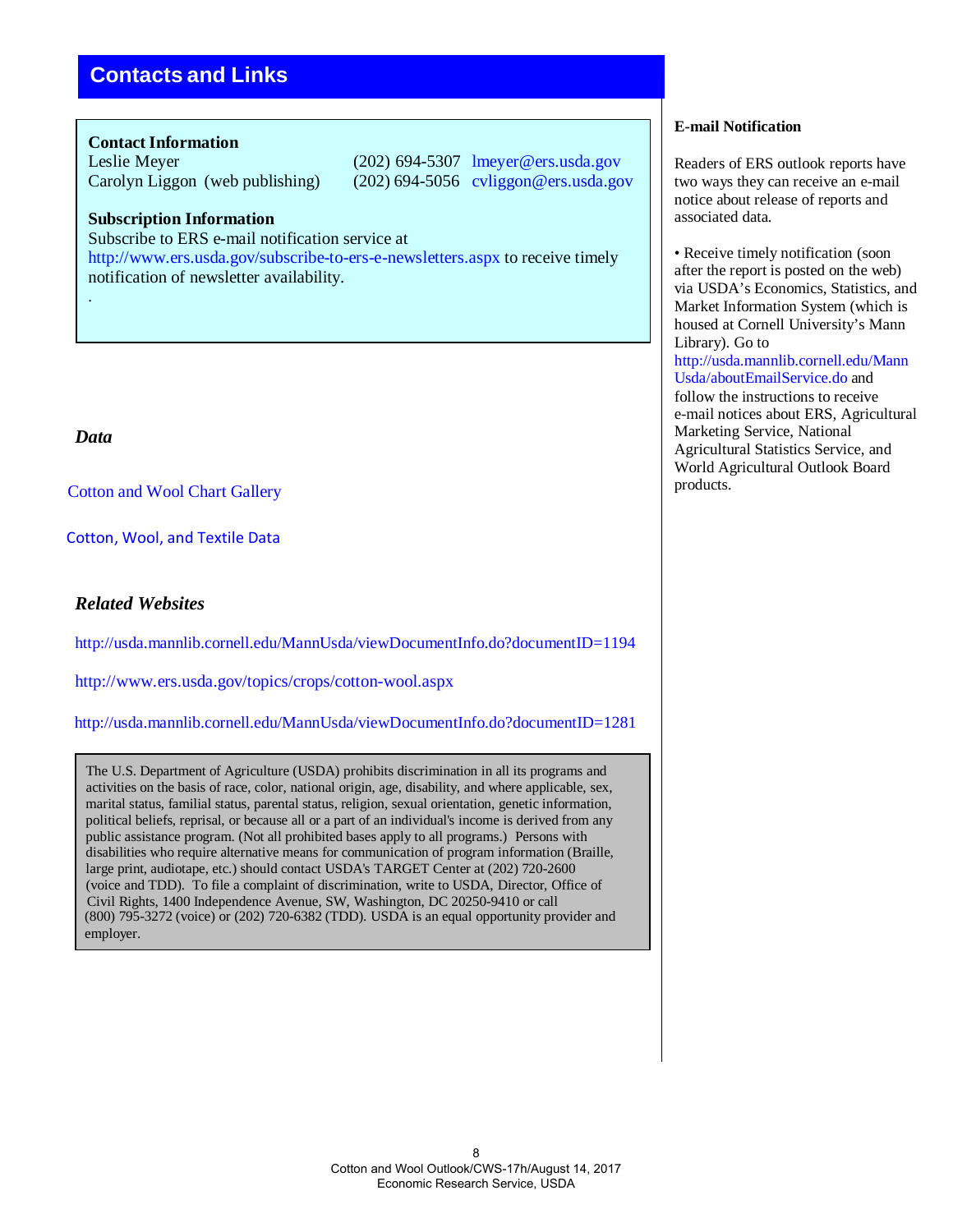| 2016/17<br>June<br>July<br>Aug.<br>Item<br>Million acres<br>Upland:<br>Planted<br>9.878<br>12.001<br>11.803<br>11.803<br>9.320<br>11.115<br>10.933<br>Harvested<br>10.806<br>Pounds<br>796<br>Yield/harvested acre<br>855<br>801<br>878<br>Million bales<br>Beginning stocks<br>3.664<br>3.138<br>3.143<br>2.737<br>Production<br>16.601<br>18.500<br>18.245<br>19.775<br>Total supply <sup>1</sup><br>20.270<br>21.648<br>21.398<br>22.522<br>Mill use<br>3.220<br>3.375<br>3.370<br>3.320<br>14.303<br>12.875<br>13.550<br>Exports<br>12.850<br>Total use<br>17.523<br>16.250<br>16.220<br>16.870<br>Ending stocks <sup>2</sup><br>2.737<br>5.388<br>5.168<br>5.647<br>Percent<br>33.2<br>Stocks-to-use ratio<br>15.6<br>31.9<br>33.5<br>1,000 acres<br>Extra-long staple:<br>Planted<br>194.5<br>232.0<br>252.0<br>252.0<br>187.8<br>247.0<br>Harvested<br>229.0<br>247.3<br>Pounds<br>Yield/harvested acre<br>1,454<br>1,467<br>1,467<br>1,495<br>1,000 bales<br>62<br>Beginning stocks<br>136<br>57<br>63<br>Production<br>700<br>755<br>569<br>770<br>Total supply <sup>1</sup><br>707<br>762<br>812<br>833<br>30<br>25<br>30<br>30<br>Mill use<br>Exports<br>614<br>625<br>650<br>650<br>Total use<br>680<br>644<br>650<br>680<br>Ending stocks <sup>2</sup><br>63<br>112<br>132<br>153<br>Percent<br>Stocks-to-use ratio<br>9.8<br>17.2<br>19.4<br>22.5 |  |  | 2017/18 |  |  |
|-----------------------------------------------------------------------------------------------------------------------------------------------------------------------------------------------------------------------------------------------------------------------------------------------------------------------------------------------------------------------------------------------------------------------------------------------------------------------------------------------------------------------------------------------------------------------------------------------------------------------------------------------------------------------------------------------------------------------------------------------------------------------------------------------------------------------------------------------------------------------------------------------------------------------------------------------------------------------------------------------------------------------------------------------------------------------------------------------------------------------------------------------------------------------------------------------------------------------------------------------------------------------------------------------------------------------------------------------------------------|--|--|---------|--|--|
|                                                                                                                                                                                                                                                                                                                                                                                                                                                                                                                                                                                                                                                                                                                                                                                                                                                                                                                                                                                                                                                                                                                                                                                                                                                                                                                                                                 |  |  |         |  |  |
|                                                                                                                                                                                                                                                                                                                                                                                                                                                                                                                                                                                                                                                                                                                                                                                                                                                                                                                                                                                                                                                                                                                                                                                                                                                                                                                                                                 |  |  |         |  |  |
|                                                                                                                                                                                                                                                                                                                                                                                                                                                                                                                                                                                                                                                                                                                                                                                                                                                                                                                                                                                                                                                                                                                                                                                                                                                                                                                                                                 |  |  |         |  |  |
|                                                                                                                                                                                                                                                                                                                                                                                                                                                                                                                                                                                                                                                                                                                                                                                                                                                                                                                                                                                                                                                                                                                                                                                                                                                                                                                                                                 |  |  |         |  |  |
|                                                                                                                                                                                                                                                                                                                                                                                                                                                                                                                                                                                                                                                                                                                                                                                                                                                                                                                                                                                                                                                                                                                                                                                                                                                                                                                                                                 |  |  |         |  |  |
|                                                                                                                                                                                                                                                                                                                                                                                                                                                                                                                                                                                                                                                                                                                                                                                                                                                                                                                                                                                                                                                                                                                                                                                                                                                                                                                                                                 |  |  |         |  |  |
|                                                                                                                                                                                                                                                                                                                                                                                                                                                                                                                                                                                                                                                                                                                                                                                                                                                                                                                                                                                                                                                                                                                                                                                                                                                                                                                                                                 |  |  |         |  |  |
|                                                                                                                                                                                                                                                                                                                                                                                                                                                                                                                                                                                                                                                                                                                                                                                                                                                                                                                                                                                                                                                                                                                                                                                                                                                                                                                                                                 |  |  |         |  |  |
|                                                                                                                                                                                                                                                                                                                                                                                                                                                                                                                                                                                                                                                                                                                                                                                                                                                                                                                                                                                                                                                                                                                                                                                                                                                                                                                                                                 |  |  |         |  |  |
|                                                                                                                                                                                                                                                                                                                                                                                                                                                                                                                                                                                                                                                                                                                                                                                                                                                                                                                                                                                                                                                                                                                                                                                                                                                                                                                                                                 |  |  |         |  |  |
|                                                                                                                                                                                                                                                                                                                                                                                                                                                                                                                                                                                                                                                                                                                                                                                                                                                                                                                                                                                                                                                                                                                                                                                                                                                                                                                                                                 |  |  |         |  |  |
|                                                                                                                                                                                                                                                                                                                                                                                                                                                                                                                                                                                                                                                                                                                                                                                                                                                                                                                                                                                                                                                                                                                                                                                                                                                                                                                                                                 |  |  |         |  |  |
|                                                                                                                                                                                                                                                                                                                                                                                                                                                                                                                                                                                                                                                                                                                                                                                                                                                                                                                                                                                                                                                                                                                                                                                                                                                                                                                                                                 |  |  |         |  |  |
|                                                                                                                                                                                                                                                                                                                                                                                                                                                                                                                                                                                                                                                                                                                                                                                                                                                                                                                                                                                                                                                                                                                                                                                                                                                                                                                                                                 |  |  |         |  |  |
|                                                                                                                                                                                                                                                                                                                                                                                                                                                                                                                                                                                                                                                                                                                                                                                                                                                                                                                                                                                                                                                                                                                                                                                                                                                                                                                                                                 |  |  |         |  |  |
|                                                                                                                                                                                                                                                                                                                                                                                                                                                                                                                                                                                                                                                                                                                                                                                                                                                                                                                                                                                                                                                                                                                                                                                                                                                                                                                                                                 |  |  |         |  |  |
|                                                                                                                                                                                                                                                                                                                                                                                                                                                                                                                                                                                                                                                                                                                                                                                                                                                                                                                                                                                                                                                                                                                                                                                                                                                                                                                                                                 |  |  |         |  |  |
|                                                                                                                                                                                                                                                                                                                                                                                                                                                                                                                                                                                                                                                                                                                                                                                                                                                                                                                                                                                                                                                                                                                                                                                                                                                                                                                                                                 |  |  |         |  |  |
|                                                                                                                                                                                                                                                                                                                                                                                                                                                                                                                                                                                                                                                                                                                                                                                                                                                                                                                                                                                                                                                                                                                                                                                                                                                                                                                                                                 |  |  |         |  |  |
|                                                                                                                                                                                                                                                                                                                                                                                                                                                                                                                                                                                                                                                                                                                                                                                                                                                                                                                                                                                                                                                                                                                                                                                                                                                                                                                                                                 |  |  |         |  |  |
|                                                                                                                                                                                                                                                                                                                                                                                                                                                                                                                                                                                                                                                                                                                                                                                                                                                                                                                                                                                                                                                                                                                                                                                                                                                                                                                                                                 |  |  |         |  |  |
|                                                                                                                                                                                                                                                                                                                                                                                                                                                                                                                                                                                                                                                                                                                                                                                                                                                                                                                                                                                                                                                                                                                                                                                                                                                                                                                                                                 |  |  |         |  |  |
|                                                                                                                                                                                                                                                                                                                                                                                                                                                                                                                                                                                                                                                                                                                                                                                                                                                                                                                                                                                                                                                                                                                                                                                                                                                                                                                                                                 |  |  |         |  |  |
|                                                                                                                                                                                                                                                                                                                                                                                                                                                                                                                                                                                                                                                                                                                                                                                                                                                                                                                                                                                                                                                                                                                                                                                                                                                                                                                                                                 |  |  |         |  |  |
|                                                                                                                                                                                                                                                                                                                                                                                                                                                                                                                                                                                                                                                                                                                                                                                                                                                                                                                                                                                                                                                                                                                                                                                                                                                                                                                                                                 |  |  |         |  |  |
|                                                                                                                                                                                                                                                                                                                                                                                                                                                                                                                                                                                                                                                                                                                                                                                                                                                                                                                                                                                                                                                                                                                                                                                                                                                                                                                                                                 |  |  |         |  |  |
|                                                                                                                                                                                                                                                                                                                                                                                                                                                                                                                                                                                                                                                                                                                                                                                                                                                                                                                                                                                                                                                                                                                                                                                                                                                                                                                                                                 |  |  |         |  |  |
|                                                                                                                                                                                                                                                                                                                                                                                                                                                                                                                                                                                                                                                                                                                                                                                                                                                                                                                                                                                                                                                                                                                                                                                                                                                                                                                                                                 |  |  |         |  |  |
|                                                                                                                                                                                                                                                                                                                                                                                                                                                                                                                                                                                                                                                                                                                                                                                                                                                                                                                                                                                                                                                                                                                                                                                                                                                                                                                                                                 |  |  |         |  |  |
|                                                                                                                                                                                                                                                                                                                                                                                                                                                                                                                                                                                                                                                                                                                                                                                                                                                                                                                                                                                                                                                                                                                                                                                                                                                                                                                                                                 |  |  |         |  |  |
|                                                                                                                                                                                                                                                                                                                                                                                                                                                                                                                                                                                                                                                                                                                                                                                                                                                                                                                                                                                                                                                                                                                                                                                                                                                                                                                                                                 |  |  |         |  |  |
|                                                                                                                                                                                                                                                                                                                                                                                                                                                                                                                                                                                                                                                                                                                                                                                                                                                                                                                                                                                                                                                                                                                                                                                                                                                                                                                                                                 |  |  |         |  |  |
|                                                                                                                                                                                                                                                                                                                                                                                                                                                                                                                                                                                                                                                                                                                                                                                                                                                                                                                                                                                                                                                                                                                                                                                                                                                                                                                                                                 |  |  |         |  |  |
|                                                                                                                                                                                                                                                                                                                                                                                                                                                                                                                                                                                                                                                                                                                                                                                                                                                                                                                                                                                                                                                                                                                                                                                                                                                                                                                                                                 |  |  |         |  |  |
|                                                                                                                                                                                                                                                                                                                                                                                                                                                                                                                                                                                                                                                                                                                                                                                                                                                                                                                                                                                                                                                                                                                                                                                                                                                                                                                                                                 |  |  |         |  |  |

#### Table 1--U.S. cotton supply and use estimates

Note: 1 bale = 480 pounds.

<sup>1</sup>Includes imports. <sup>2</sup>Includes unaccounted.

Source: USDA, World Agricultural Outlook Board.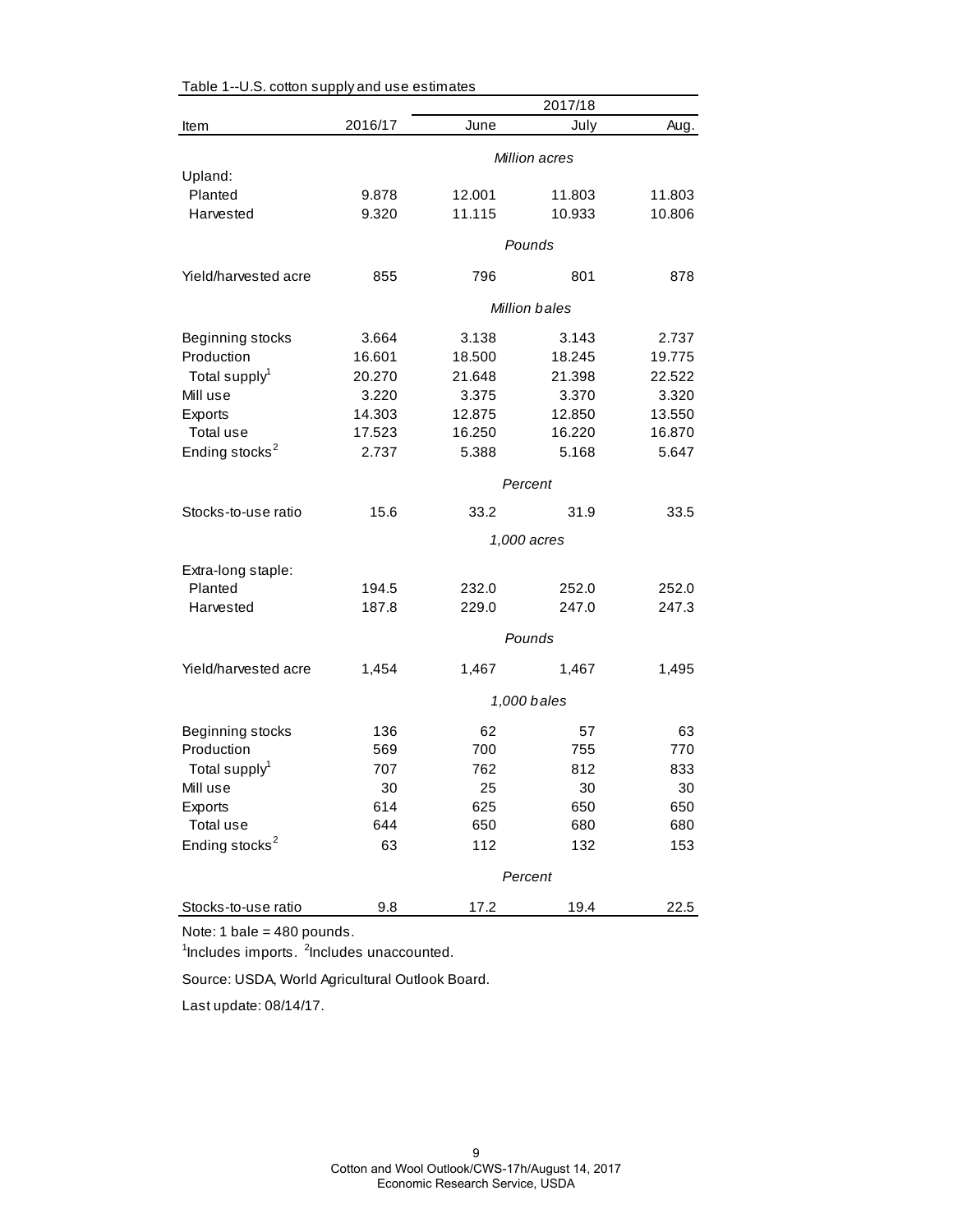|                      |               | 2017/18 |        |        |  |
|----------------------|---------------|---------|--------|--------|--|
| Item                 | 2016/17       | June    | July   | Aug.   |  |
|                      | Million bales |         |        |        |  |
| Supply:              |               |         |        |        |  |
| Beginning stocks--   |               |         |        |        |  |
| World                | 97.22         | 89.34   | 90.27  | 89.99  |  |
| Foreign              | 93.42         | 86.14   | 87.07  | 87.19  |  |
| Production--         |               |         |        |        |  |
| World                | 106.49        | 114.73  | 115.36 | 117.31 |  |
| Foreign              | 89.32         | 95.53   | 96.36  | 96.76  |  |
| Imports--            |               |         |        |        |  |
| World                | 37.13         | 36.85   | 36.77  | 37.19  |  |
| Foreign              | 37.12         | 36.84   | 36.76  | 37.18  |  |
| Use:                 |               |         |        |        |  |
| Mill use--           |               |         |        |        |  |
| World                | 113.63        | 116.51  | 117.03 | 117.40 |  |
| Foreign              | 110.38        | 113.11  | 113.63 | 114.05 |  |
| Exports--            |               |         |        |        |  |
| World                | 37.39         | 36.84   | 36.81  | 37.17  |  |
| Foreign              | 22.47         | 23.34   | 23.31  | 22.97  |  |
| Ending stocks--      |               |         |        |        |  |
| World                | 89.99         | 87.71   | 88.73  | 90.09  |  |
| Foreign              | 87.19         | 82.21   | 83.43  | 84.29  |  |
|                      | Percent       |         |        |        |  |
| Stocks-to-use ratio: |               |         |        |        |  |
| World                | 79.2          | 75.3    | 75.8   | 76.7   |  |
| Foreign              | 79.0          | 72.7    | 73.4   | 73.9   |  |

Table 2--World cotton supply and use estimates

Note: 1 bale = 480 pounds.

Source: USDA, World Agricultural Outlook Board.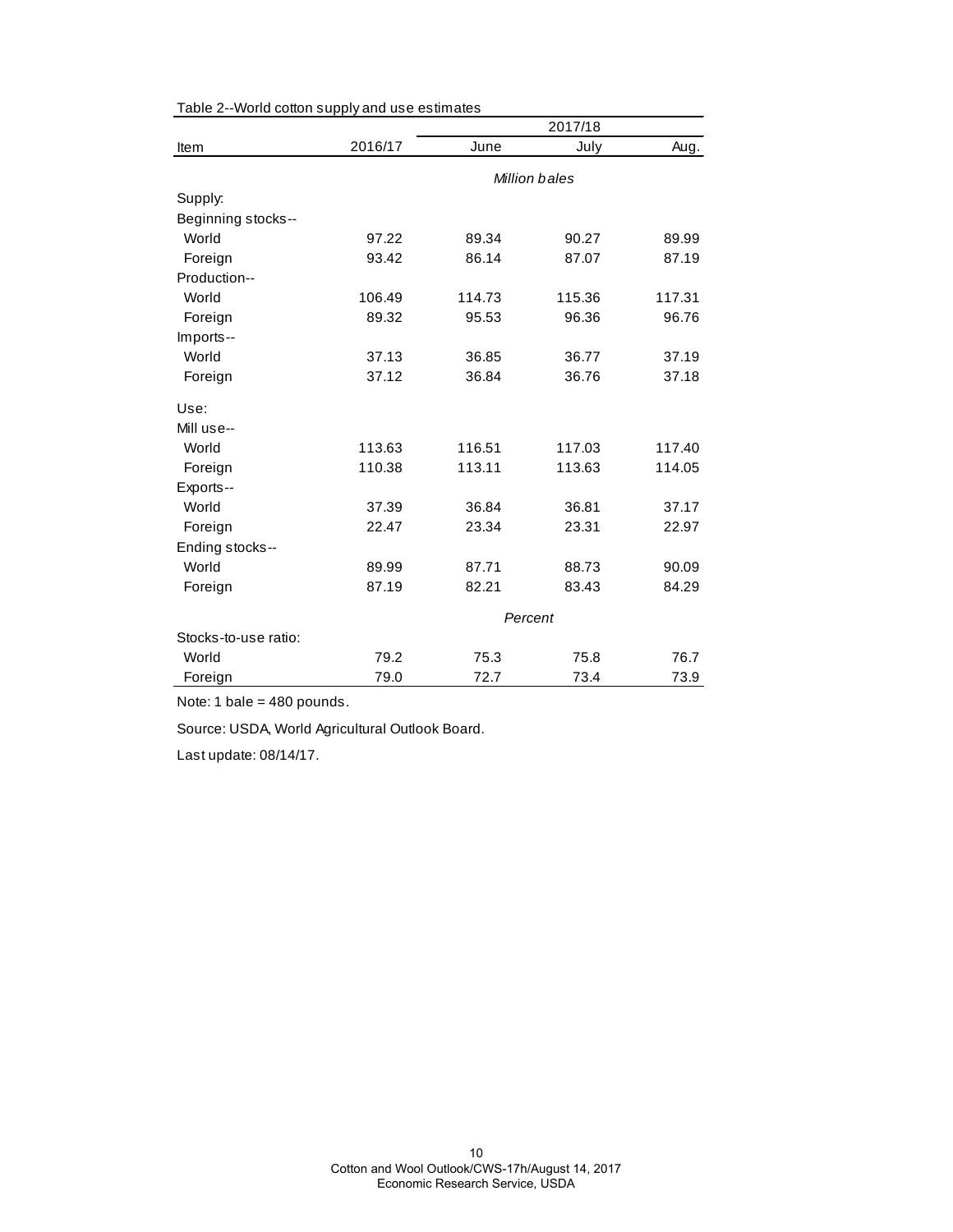| Table 3--U.S. fiber supply |           |                |           |           |
|----------------------------|-----------|----------------|-----------|-----------|
|                            | Apr.      | May            | June      | June      |
| Item                       | 2017      | 2017           | 2017      | 2016      |
|                            |           |                |           |           |
|                            |           | 1,000 bales    |           |           |
| Cotton:                    |           |                |           |           |
| Stocks, beginning          | 9,709     | 7,767          | 5,809     | 6,348     |
| Ginnings                   | 0         | 0              | 0         | 0         |
| Imports since August 1     | 4.0       | 5.4            | 6.1       | 32.1      |
|                            |           | Million pounds |           |           |
| Manufactured fiber:        |           |                |           |           |
| Production                 | 536.8     | 551.8          | 559.9     | 531.7     |
| Noncellulosic              | 536.8     | 551.8          | 559.9     | 531.7     |
| Cellulosic                 | <b>NA</b> | ΝA             | <b>NA</b> | <b>NA</b> |
| Total since January 1      | 2,101.7   | 2,653.5        | 3,213.4   | 3,202.4   |
|                            |           |                |           |           |
|                            | Mar.      | Apr.           | May       | May       |
|                            | 2017      | 2017           | 2017      | 2016      |
|                            |           | Million pounds |           |           |
|                            |           |                |           |           |
| Raw fiber imports          | 207.0     | 183.6          | 187.1     | 205.8     |
| Noncellulosic              | 190.4     | 165.9          | 169.2     | 188.0     |
| Cellulosic                 | 16.6      | 17.7           | 17.9      | 17.8      |
| Total since January 1      | 571.0     | 754.6          | 941.7     | 968.0     |
|                            |           | 1,000 pounds   |           |           |
| Wool and mohair:           |           |                |           |           |
| Raw wool imports, clean    | 747.9     | 706.3          | 427.9     | 514.6     |
| 48s-and-finer              | 482.4     | 448.2          | 282.8     | 312.2     |
| Not-finer-than-46s         | 265.5     | 258.1          | 145.1     | 202.3     |
| Total since January 1      | 1,726.8   | 2,433.1        | 2,861.1   | 2,943.9   |
| Wool top imports           | 256.7     | 253.8          | 237.3     | 286.9     |
| Total since January 1      | 650.0     | 903.8          | 1,141.1   | 1,266.5   |
| Mohair imports, clean      | 0.0       | 0.0            | 0.0       | 0.0       |
| Total since January 1      | 0.0       | 0.0            | 0.0       | 13.3      |

Note: 1 bale =  $480$  pounds. NA = Not available.

Sources: USDA, National Agricultural Statistics Service; U.S. Department of Commerce, U.S. Census Bureau; and *Fiber Organon* .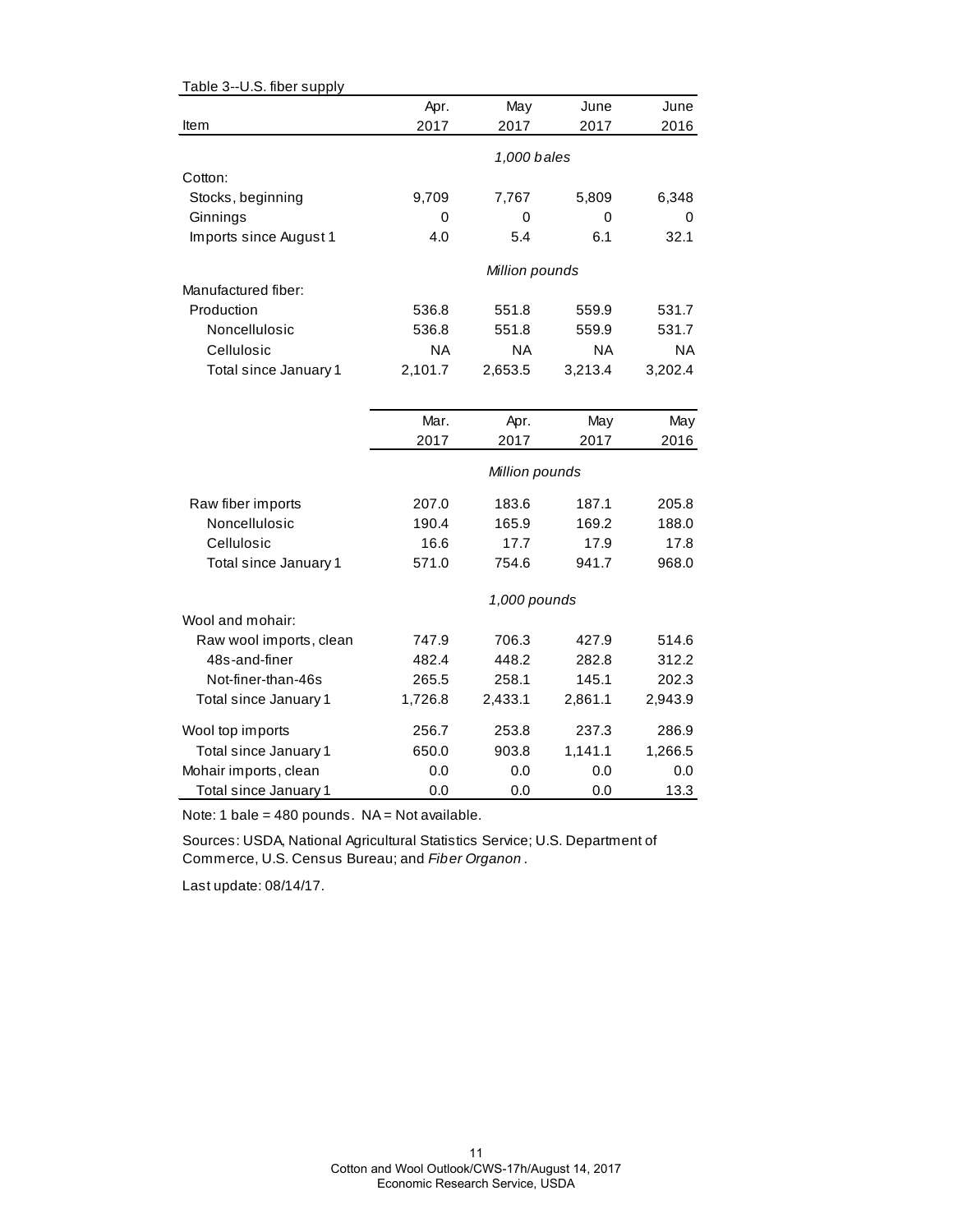#### Table 4--U.S. fiber demand

|                                       | Apr.    | May            | June    | June    |
|---------------------------------------|---------|----------------|---------|---------|
| Item                                  | 2017    | 2017           | 2017    | 2016    |
|                                       |         |                |         |         |
|                                       |         | 1,000 bales    |         |         |
| Cotton:                               |         |                |         |         |
| All consumed by mills <sup>1</sup>    | 256     | 261            | 267     | 296     |
| Total since August 1                  | 2,463   | 2,724          | 2,991   | 3,180   |
| Daily rate                            | 12.8    | 11.3           | 12.1    | 13.5    |
|                                       |         |                |         |         |
| Upland consumed by mills <sup>1</sup> | 253     | 259            | 264     | 294     |
| Total since August 1                  | 2,441   | 2,699          | 2,964   | 3,157   |
| Daily rate                            | 12.7    | 11.2           | 12.0    | 13.4    |
| <b>Upland exports</b>                 | 1,618   | 1,646          | 1,151   | 928     |
| Total since August 1                  | 10,254  | 11,900         | 13,051  | 7,819   |
| Sales for next season                 | 533     | 829            | 1,327   | 446     |
| Total since August 1                  | 2,444   | 3,273          | 4,600   | 1,997   |
| Extra-long staple exports             | 68.3    | 53.0           | 38.5    | 38.2    |
| Total since August 1                  | 494.8   | 547.9          | 586.5   | 490.0   |
| Sales for next season                 | 25.2    | 29.4           | 56.4    | 29.1    |
| Total since August 1                  | 42.3    | 71.7           | 128.0   | 55.8    |
|                                       |         |                |         |         |
|                                       | Mar.    | Apr.           | May     | May     |
|                                       | 2017    | 2017           | 2017    | 2016    |
|                                       |         | Million pounds |         |         |
| Manufactured fiber:                   |         |                |         |         |
| Raw fiber exports                     | 55.1    | 49.4           | 49.8    | 47.8    |
| Noncellulosic                         | 54.8    | 48.8           | 49.4    | 46.0    |
| Cellulosic                            | 0.3     | 0.6            | 0.4     | 1.8     |
| Total since January 1                 | 156.3   | 205.7          | 255.4   | 237.2   |
|                                       |         | 1,000 pounds   |         |         |
| Wool and mohair:                      |         |                |         |         |
| Raw wool exports, clean               | 528.2   | 679.8          | 1,859.7 | 416.0   |
| Total since January 1                 | 1,220.8 | 1,900.6        | 3,760.3 | 2,200.2 |
| Wool top exports                      | 131.0   | 103.3          | 134.0   | 55.1    |
| Total since January 1                 | 371.7   | 475.0          | 609.0   | 402.4   |
| Mohair exports, clean                 | 91.4    | 28.5           | 73.7    | 47.2    |
| Total since January 1                 | 122.3   | 150.8          | 224.5   | 148.5   |

Note: 1 bale = 480 pounds.

<sup>1</sup>Estimated by USDA.

Sources: USDA, Farm Service Agency; USDA, Foreign Agricultural Service, *U.S. Export Sales* ; U.S. Department of Commerce, U.S. Census Bureau; and *Fiber Organon.*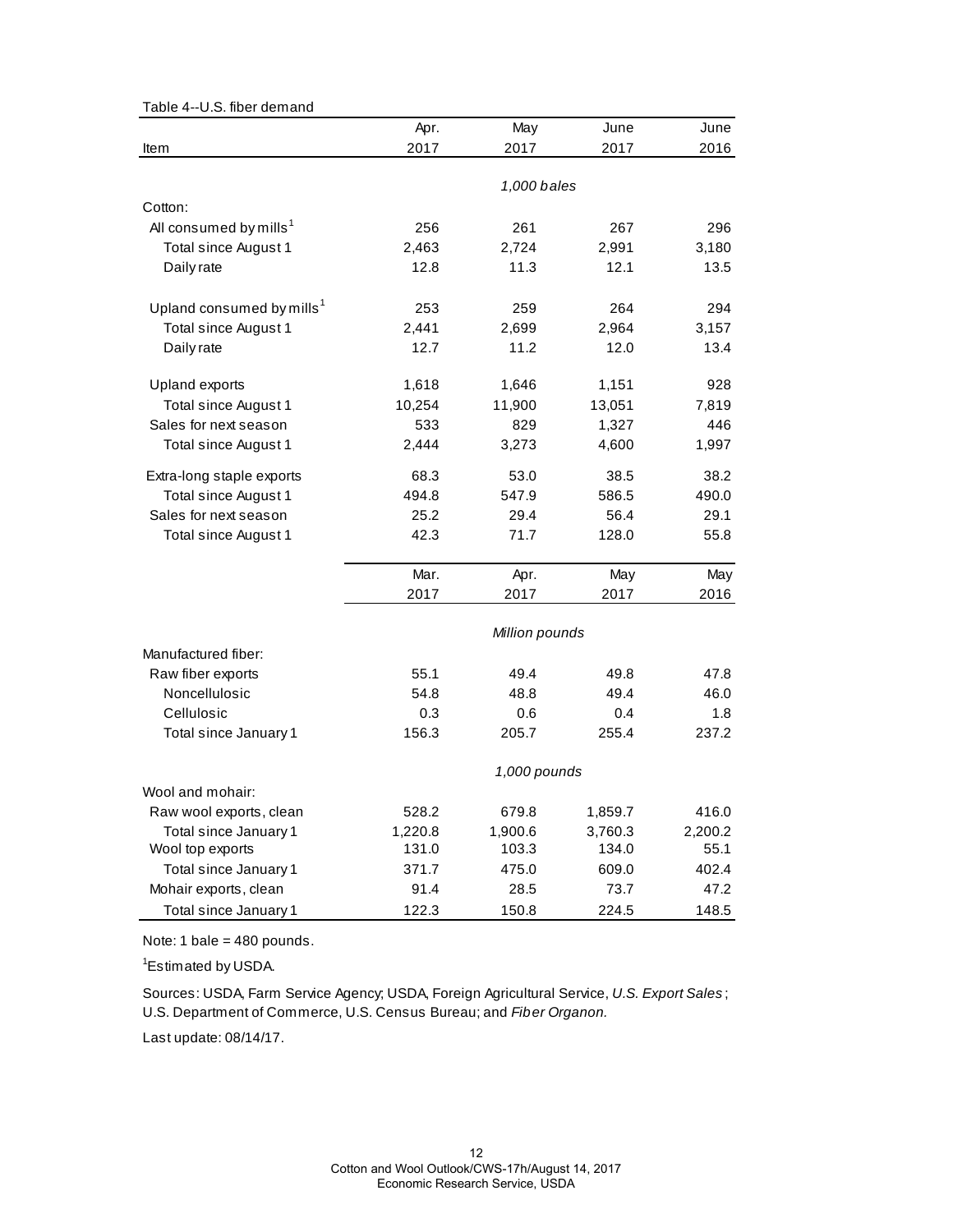|                             | May       | June              | July      | July   |
|-----------------------------|-----------|-------------------|-----------|--------|
| Item                        | 2017      | 2017              | 2017      | 2016   |
|                             |           |                   |           |        |
|                             |           | Cents per pound   |           |        |
| Domestic cotton prices:     |           |                   |           |        |
| Adjusted world price        | 70.03     | 66.63             | 65.50     | 60.67  |
| Upland spot 41-34           | 75.75     | 69.85             | 66.24     | 69.25  |
| Pima spot 02-46             | 146.00    | 146.00            | 146.00    | 125.50 |
| Average price received by   |           |                   |           |        |
| upland producers            | 69.20     | 69.70             | <b>NA</b> | 74.50  |
| Far Eastern cotton quotes:  |           |                   |           |        |
| A Index                     | 87.98     | 84.84             | 83.95     | 81.99  |
| Memphis/Eastern             | 89.25     | 85.60             | 84.69     | 83.88  |
| Memphis/Orleans/Texas       | 88.25     | 84.60             | 83.75     | 80.88  |
| California/Arizona          | 91.50     | 87.85             | 86.50     | 84.63  |
|                             |           |                   |           |        |
|                             |           | Dollars per pound |           |        |
| Wool prices (clean):        |           |                   |           |        |
| <b>U.S. 58s</b>             | 3.30      | 3.35              | 3.19      | 3.38   |
| Australian 58s <sup>1</sup> | 4.00      | <b>NQ</b>         | 4.28      | 4.25   |
| <b>U.S. 60s</b>             | 3.68      | 3.66              | 3.62      | NQ.    |
| Australian 60s <sup>1</sup> | <b>NQ</b> | NQ.               | <b>NQ</b> | NQ.    |
| U.S. 64s                    | 4.39      | 4.29              | 4.20      | NQ.    |
| Australian 64s <sup>1</sup> | 5.23      | 5.40              | 5.48      | 5.17   |

# Table 5--U.S. and world fiber prices

NA = Not available. NQ = No quote.

<sup>1</sup>In bond, Charleston, SC.

Sources: USDA, *Cotton Price Statistics* ; Cotlook Ltd., *Cotton Outlook;* and trade reports.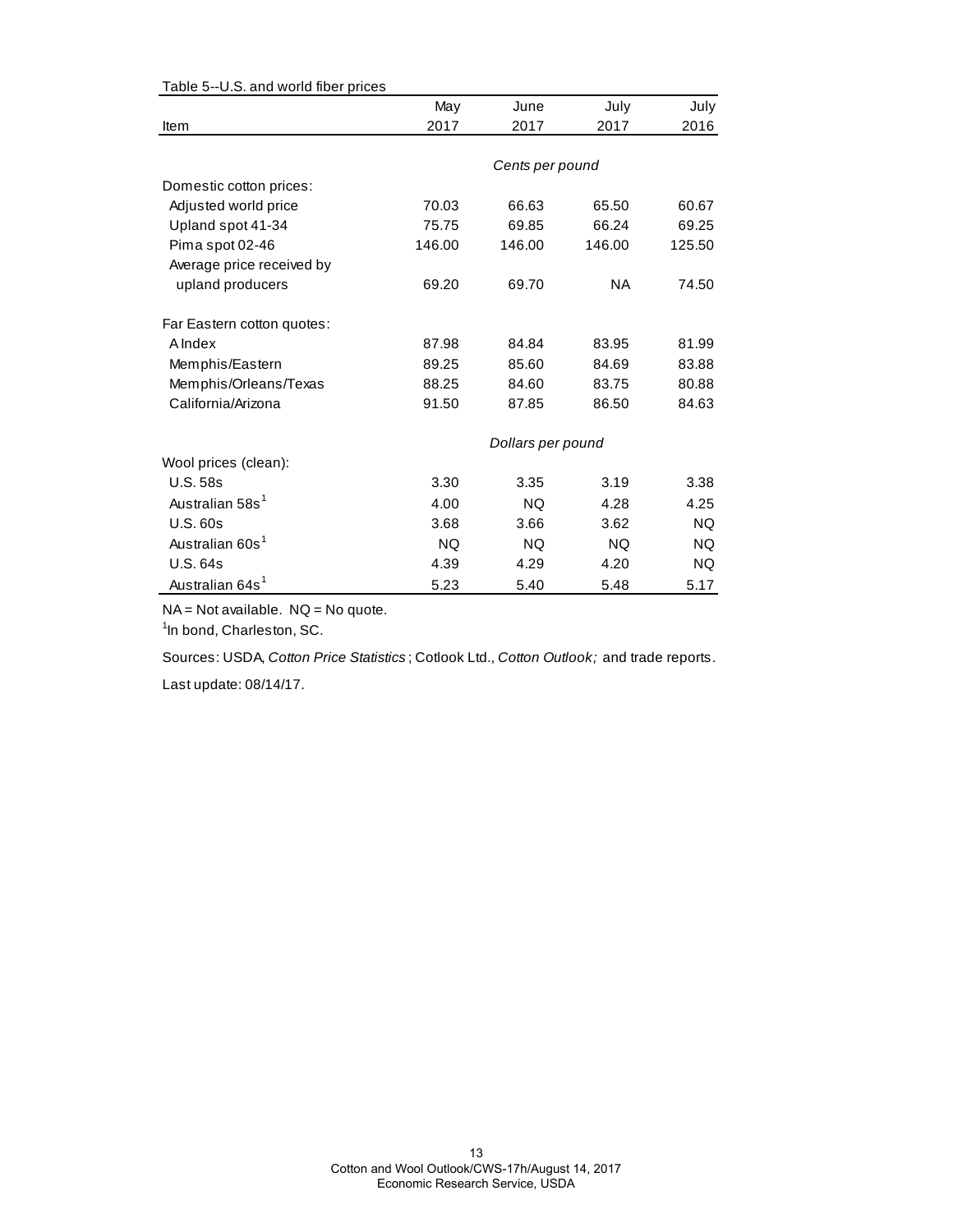| Table 6--0.S. textile imports, by fiber |           |              |           |           |  |  |
|-----------------------------------------|-----------|--------------|-----------|-----------|--|--|
|                                         | Apr.      | May          | June      | June      |  |  |
| Item                                    | 2017      | 2017         | 2017      | 2016      |  |  |
|                                         |           | 1,000 pounds |           |           |  |  |
| Yarn, thread, and fabric:               | 267,326   | 290,433      | 284,244   | 298,185   |  |  |
| Cotton                                  | 55,710    | 59,795       | 60,419    | 63,692    |  |  |
| Linen                                   | 19,995    | 21,767       | 19,500    | 19,641    |  |  |
| Wool                                    | 3,777     | 4,177        | 4,068     | 4,202     |  |  |
| Silk                                    | 584       | 687          | 649       | 753       |  |  |
| Synthetic                               | 187,261   | 204,005      | 199,609   | 209,896   |  |  |
| Apparel:                                | 804,252   | 902,073      | 962,198   | 1,011,032 |  |  |
| Cotton                                  | 417,716   | 476,713      | 502,248   | 541,964   |  |  |
| Linen                                   | 9,594     | 7,870        | 6,721     | 7,151     |  |  |
| Wool                                    | 17,827    | 19,639       | 21,821    | 24,969    |  |  |
| Silk                                    | 9,119     | 8,062        | 7,200     | 7,437     |  |  |
| Synthetic                               | 349,995   | 389,789      | 424,207   | 429,511   |  |  |
| Home furnishings:                       | 251,216   | 295,331      | 283,879   | 266,725   |  |  |
| Cotton                                  | 143,698   | 168,262      | 149,176   | 141,533   |  |  |
| Linen                                   | 1,205     | 1,308        | 1,460     | 1,132     |  |  |
| Wool                                    | 515       | 496          | 294       | 325       |  |  |
| Silk                                    | 145       | 168          | 271       | 183       |  |  |
| Synthetic                               | 105,654   | 125,097      | 132,678   | 123,552   |  |  |
| Floor coverings:                        | 89,298    | 98,944       | 93,410    | 88,416    |  |  |
| Cotton                                  | 10,616    | 11,726       | 11,019    | 10,117    |  |  |
| Linen                                   | 30,357    | 30,625       | 27,337    | 23,338    |  |  |
| Wool                                    | 10,052    | 12,016       | 11,533    | 11,865    |  |  |
| Silk                                    | 2,829     | 3,026        | 3,129     | 2,445     |  |  |
| Synthetic                               | 35,444    | 41,551       | 40,393    | 40,650    |  |  |
| Total imports: <sup>1</sup>             | 1,423,502 | 1,601,827    | 1,642,015 | 1,679,313 |  |  |
| Cotton                                  | 631,170   | 720,786      | 730,023   | 761,164   |  |  |
| Linen                                   | 62,284    | 63,147       | 56,305    | 52,280    |  |  |
| Wool                                    | 32,331    | 36,509       | 38,018    | 41,781    |  |  |
| Silk                                    | 12,681    | 11,944       | 11,248    | 10,818    |  |  |
| Synthetic                               | 685,036   | 769,441      | 806,420   | 813,270   |  |  |

 $Table 6-11$ . S. textile importe, by fiber

Note: Raw-fiber-equivalent pounds. Data for 2016 are revised.

<sup>1</sup>Includes headgear.

U.S. Census Bureau. Sources: USDA, Economic Research Service and U.S. Department of Commerce,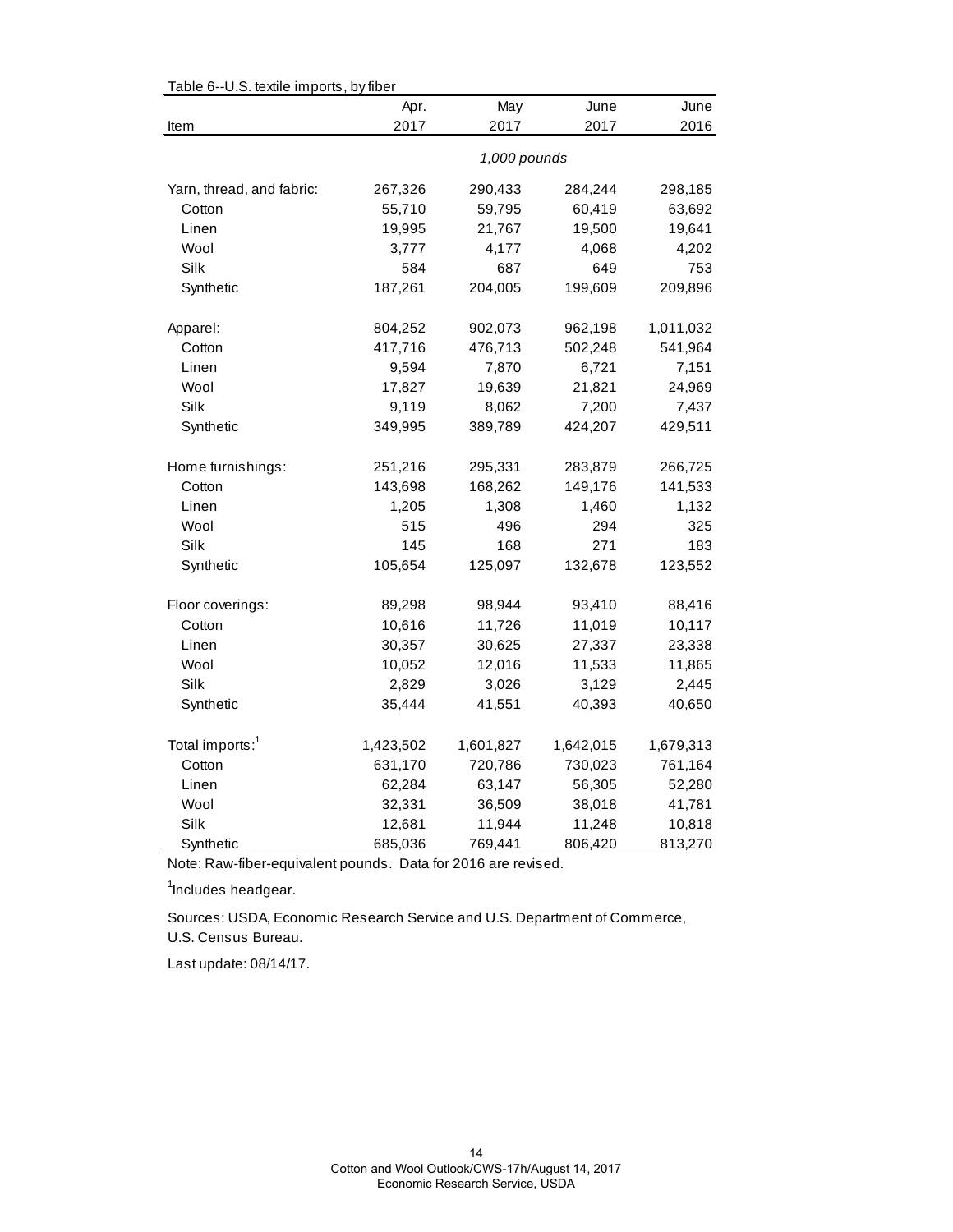| Table 7--0.5. textile exports, by liber | Apr.    | May          | June    | June    |
|-----------------------------------------|---------|--------------|---------|---------|
| Item                                    | 2017    | 2017         | 2017    | 2016    |
|                                         |         | 1,000 pounds |         |         |
| Yarn, thread, and fabric:               | 225,252 | 241,782      | 243,489 | 242,648 |
| Cotton                                  | 119,465 | 128,624      | 127,274 | 131,898 |
| Linen                                   | 6,219   | 6,520        | 6,565   | 6,331   |
| Wool                                    | 2,446   | 2,739        | 2,875   | 2,901   |
| <b>Silk</b>                             | 955     | 1,150        | 1,334   | 1,184   |
| Synthetic                               | 96,168  | 102,749      | 105,441 | 100,335 |
| Apparel:                                | 24,626  | 25,748       | 30,039  | 26,816  |
| Cotton                                  | 10,947  | 11,292       | 13,193  | 11,842  |
| Linen                                   | 328     | 334          | 339     | 366     |
| Wool                                    | 1,811   | 1,977        | 2,726   | 2,128   |
| Silk                                    | 1,108   | 1,229        | 1,676   | 1,336   |
| Synthetic                               | 10,432  | 10,917       | 12,105  | 11,144  |
| Home furnishings:                       | 3,998   | 4,526        | 4,271   | 4,187   |
| Cotton                                  | 1,990   | 2,213        | 2,074   | 2,030   |
| Linen                                   | 166     | 131          | 140     | 220     |
| Wool                                    | 48      | 83           | 69      | 125     |
| Silk                                    | 92      | 82           | 87      | 138     |
| Synthetic                               | 1,702   | 2,017        | 1,901   | 1,675   |
| Floor coverings:                        | 25,968  | 27,163       | 25,348  | 25,106  |
| Cotton                                  | 2,241   | 2,248        | 2,179   | 2,003   |
| Linen                                   | 1,228   | 1,175        | 1,139   | 1,000   |
| Wool                                    | 1,289   | 1,521        | 1,619   | 1,136   |
| Silk                                    | 62      | 38           | 41      | 35      |
| Synthetic                               | 21,149  | 22,182       | 20,370  | 20,932  |
| Total exports: <sup>1</sup>             | 280,093 | 299,515      | 303,440 | 299,013 |
| Cotton                                  | 134,729 | 144,477      | 144,817 | 147,856 |
| Linen                                   | 7,951   | 8,172        | 8,195   | 7,926   |
| Wool                                    | 5,604   | 6,330        | 7,299   | 6,301   |
| Silk                                    | 2,217   | 2,499        | 3,138   | 2,693   |
| Synthetic                               | 129,593 | 138,037      | 139,991 | 134,238 |

Table 7--U.S. textile exports, by fiber

Note: Raw-fiber-equivalent pounds. Data for 2016 are revised.

<sup>1</sup>Includes headgear.

Sources: USDA, Economic Research Service and U.S. Department of Commerce,

U.S. Census Bureau.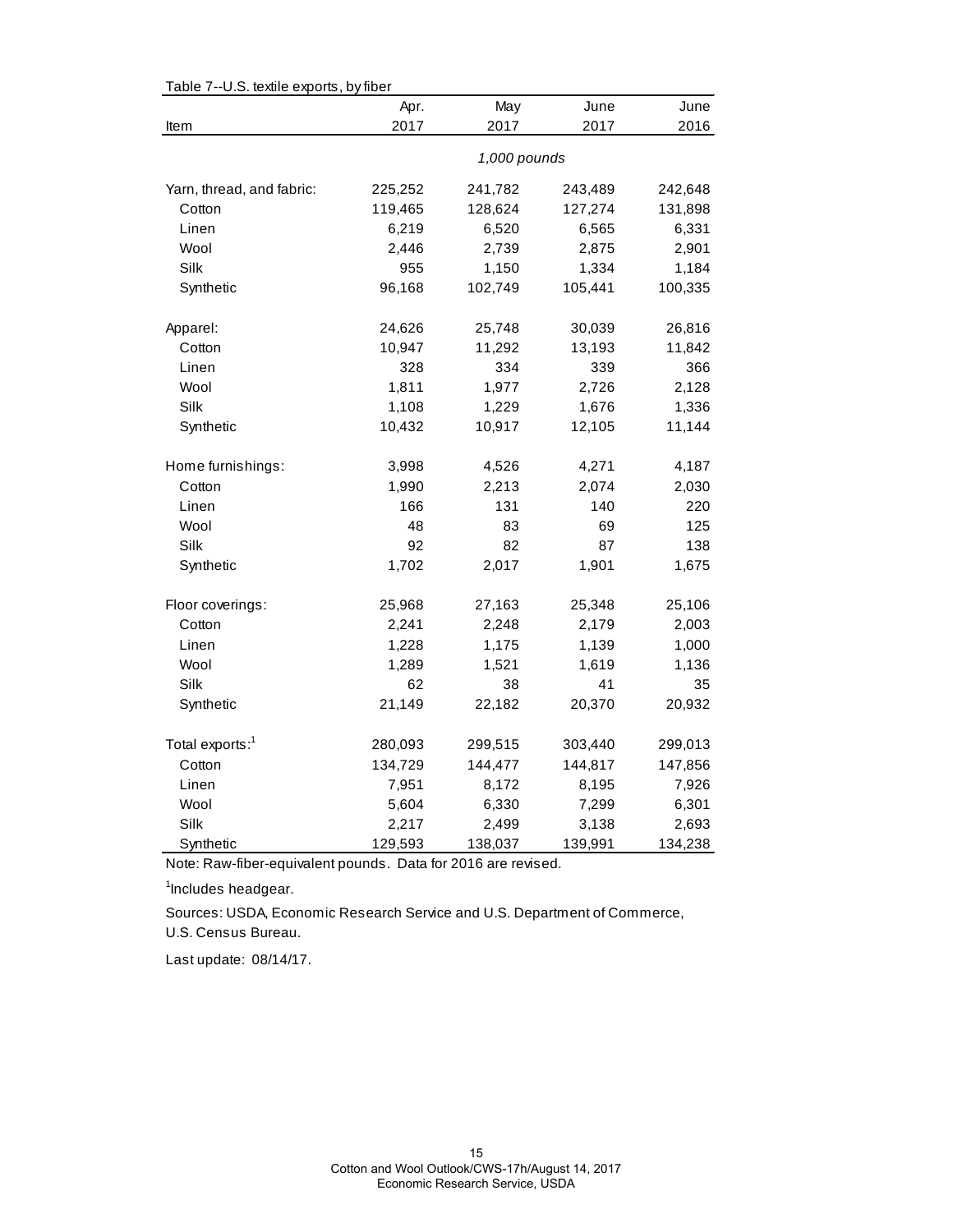| Table 8--U.S. cotton textile imports, by origin |         |              |         |         |
|-------------------------------------------------|---------|--------------|---------|---------|
|                                                 | Apr.    | May          | June    | June    |
| Region/country                                  | 2017    | 2017         | 2017    | 2016    |
|                                                 |         | 1,000 pounds |         |         |
| North America                                   | 119,987 | 144,030      | 131,122 | 146,722 |
| Canada                                          | 2,698   | 2,757        | 2,529   | 3,060   |
| Dominican Republic                              | 7,932   | 9,686        | 7,007   | 9,526   |
| El Salvador                                     | 15,481  | 19,080       | 16,680  | 19,787  |
| Guatemala                                       | 6,041   | 7,306        | 7,222   | 8,229   |
| Haiti                                           | 12,034  | 12,007       | 8,684   | 12,354  |
| Honduras                                        | 24,462  | 34,167       | 29,794  | 33,158  |
| Mexico                                          | 34,635  | 39,682       | 41,794  | 43,286  |
| Nicaragua                                       | 16,640  | 19,263       | 17,340  | 17,297  |
| South America                                   | 4,152   | 3,871        | 4,305   | 4,828   |
| Colombia                                        | 1,780   | 1,503        | 1,898   | 2,315   |
| Peru                                            | 1,981   | 1,992        | 2,075   | 2,101   |
| Europe                                          | 15,721  | 15,751       | 15,228  | 13,805  |
| Germany                                         | 1,245   | 1,311        | 1,531   | 1,076   |
| Italy                                           | 1,646   | 1,598        | 1,581   | 1,524   |
| Portugal                                        | 1,361   | 1,482        | 1,501   | 1,295   |
| Turkey                                          | 8,652   | 7,861        | 7,250   | 6,903   |
| Asia                                            | 479,786 | 540,776      | 565,464 | 581,368 |
| <b>Bahrain</b>                                  | 1,170   | 1,320        | 1,492   | 1,704   |
| Bangladesh                                      | 46,163  | 50,972       | 57,142  | 59,373  |
| Cambodia                                        | 12,073  | 11,553       | 12,857  | 13,333  |
| China                                           | 189,661 | 219,182      | 246,271 | 254,261 |
| Hong Kong                                       | 623     | 736          | 1,059   | 1,263   |
| India                                           | 79,303  | 88,534       | 80,162  | 71,988  |
| Indonesia                                       | 19,885  | 20,635       | 21,823  | 23,733  |
| Israel                                          | 527     | 445          | 652     | 728     |
| Japan                                           | 1,403   | 1,362        | 1,466   | 1,351   |
| Jordan                                          | 4,221   | 3,682        | 4,230   | 3,466   |
| Malaysia                                        | 2,122   | 2,743        | 2,140   | 2,504   |
| Pakistan                                        | 49,095  | 63,465       | 57,555  | 67,133  |
| Philippines                                     | 2,618   | 2,985        | 3,351   | 3,988   |
| South Korea                                     | 4,861   | 5,202        | 6,216   | 6,242   |
| Sri Lanka                                       | 6,664   | 6,074        | 6,329   | 6,677   |
| Taiwan                                          | 1,730   | 1,837        | 1,796   | 2,144   |
| Thailand                                        | 4,122   | 3,875        | 4,058   | 4,998   |
| Vietnam                                         | 52,383  | 54,878       | 55,793  | 55,200  |
| Oceania                                         | 41      | 41           | 37      | 28      |
| Africa                                          | 11,482  | 16,317       | 13,867  | 14,414  |
| Egypt                                           | 5,292   | 7,285        | 7,116   | 6,381   |
| Kenya                                           | 1,754   | 2,545        | 1,795   | 2,423   |
| Lesotho                                         | 1,836   | 2,992        | 2,083   | 2,904   |
| Mauritius                                       | 644     | 630          | 621     | 907     |
| World <sup>1</sup>                              | 631,170 | 720,786      | 730,023 | 761,164 |

Table 8--U.S. cotton textile imports, by origin

Note: Raw-fiber-equivalent pounds. Data for 2016 are revised.

 $\mathrm{{}^1}$ Regional totals may not sum to world totals due to rounding.

Sources: USDA, Economic Research Service and U.S. Department of Commerce,

U.S. Census Bureau.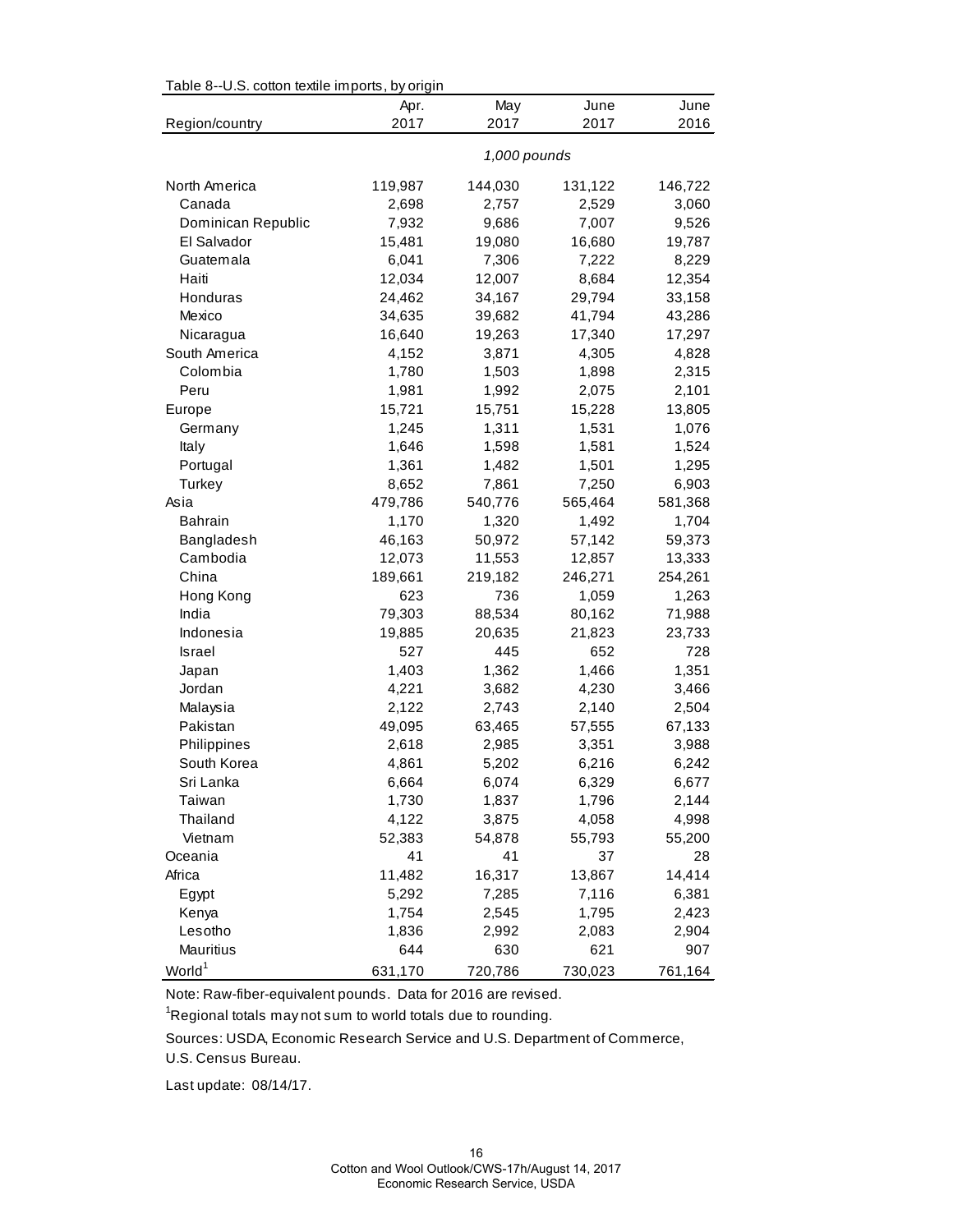| rable 9--0.5. Collon lexine exports, by destination |         |              |         |         |
|-----------------------------------------------------|---------|--------------|---------|---------|
|                                                     | Apr.    | May          | June    | June    |
| Region/country                                      | 2017    | 2017         | 2017    | 2016    |
|                                                     |         | 1,000 pounds |         |         |
| North America                                       | 111,681 | 119,601      | 122,293 | 129,280 |
| <b>Bahamas</b>                                      | 284     | 205          | 215     | 156     |
| Canada                                              | 8,972   | 9,751        | 10,441  | 9,449   |
| Costa Rica                                          | 141,009 | 125          | 274     | 163     |
| Dominican Republic                                  | 19,299  | 18,620       | 15,728  | 20,068  |
| El Salvador                                         | 3,482   | 2,850        | 4,939   | 4,008   |
| Guatemala                                           | 1,647   | 1,543        | 2,125   | 3,036   |
| Haiti                                               | 1,022   | 686          | 757     | 594     |
| Honduras                                            | 55,076  | 60,240       | 62,459  | 65,786  |
| Mexico                                              | 18,289  | 22,058       | 21,719  | 22,053  |
| Nicaragua                                           | 2,800   | 2,829        | 2,798   | 3,189   |
| Panama                                              | 315     | 281          | 365     | 280     |
| South America                                       | 5,318   | 5,276        | 4,502   | 3,123   |
| <b>Brazil</b>                                       | 311     | 323          | 433     | 319     |
| Chile                                               | 250     | 197          | 160     | 253     |
| Colombia                                            | 3,139   | 3,558        | 2,411   | 1,755   |
| Peru                                                | 1,219   | 902          | 1,130   | 565     |
| Europe                                              | 2,112   | 2,635        | 3,092   | 3,074   |
| Belgium                                             | 114     | 144          | 300     | 277     |
| France                                              | 79      | 127          | 90      | 91      |
| Germany                                             | 392     | 515          | 542     | 381     |
| Italy                                               | 225     | 248          | 184     | 276     |
| Netherlands                                         | 157     | 195          | 204     | 286     |
| Spain                                               | 109     | 75           | 56      | 121     |
| Switzerland                                         | 58      | 48           | 123     | 71      |
| United Kingdom                                      | 558     | 790          | 805     | 740     |
| Asia                                                | 11,796  | 12,261       | 10,593  | 10,440  |
| China                                               | 7,265   | 7,942        | 6,204   | 7,041   |
| Hong Kong                                           | 421     | 385          | 515     | 349     |
| India                                               | 294     | 236          | 231     | 111     |
| Israel                                              | 229     | 127          | 72      | 125     |
| Japan                                               | 913     | 602          | 769     | 700     |
| Saudi Arabia                                        | 92      | 97           | 70      | 86      |
| Singapore                                           | 155     | 158          | 170     | 201     |
| South Korea                                         | 514     | 635          | 501     | 340     |
| Taiwan                                              | 145     | 240          | 79      | 135     |
| <b>United Arab Emirates</b>                         | 296     | 440          | 468     | 350     |
| Vietnam                                             | 237     | 306          | 598     | 525     |
| Oceania                                             | 504     | 575          | 551     | 460     |
| Australia                                           | 396     | 405          | 412     | 320     |
| Africa                                              | 3,318   | 4,130        | 3,786   | 1,478   |
| Morocco                                             | 3,030   | 3,857        | 3,395   | 1,051   |
| World <sup>1</sup>                                  | 134,729 | 144,477      | 144,817 | 147,856 |

Table 9--U.S. cotton textile exports, by destination

Note: Raw-fiber-equivalent pounds. Data for 2016 are revised.

 $\mathrm{{}^1}$ Regional totals may not sum to world totals due to rounding.

Sources: USDA, Economic Research Service and U.S. Department of Commerce,

U.S. Census Bureau.